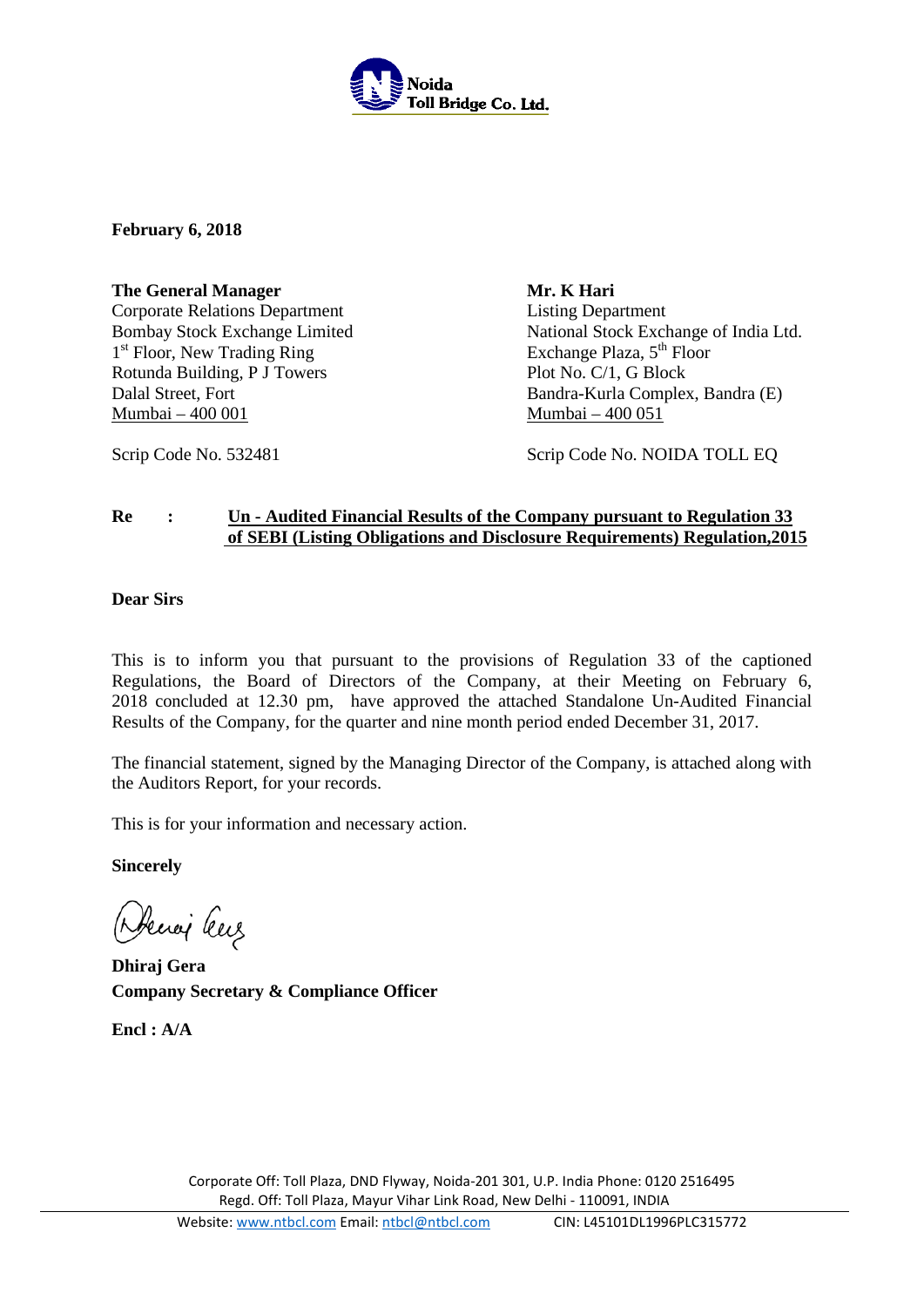### **NOIDA TOLL BRIDGE COMPANY LIMITED**

### **UNAUDITED STANDALONE FINANCIAL RESULTS FOR THE QUARTER AND NINE MONTHS ENDED DECEMBER 31, 2017**

|              |                                                          |               |             |             |                          |             | (Rs. in Lacs) |
|--------------|----------------------------------------------------------|---------------|-------------|-------------|--------------------------|-------------|---------------|
| SI.No.       | <b>Particulars</b>                                       | Quarter ended |             |             | <b>Nine Months ended</b> |             | Year ended    |
|              |                                                          | 31.12.2017    | 30.09.2017  | 31.12.2016  | 31.12.2017               | 31.12.2016  | 31.03.2017    |
|              |                                                          | (Unaudited)   | (Audited)   | (Unaudited) | (Unaudited)              | (Unaudited) | (Audited)     |
| (1)          | (2)                                                      | (3)           | (4)         | (5)         | (6)                      | (7)         | (8)           |
|              | Revenue from operations                                  | 398.67        | 341.85      | 1,240.90    | 1,114.51                 | 7,914.20    | 8,205.83      |
|              | Other Income                                             | 19.40         | 19.23       | 21.39       | 49.09                    | 253.82      | 286.15        |
|              | <b>Total Income</b>                                      | 418.07        | 361.08      | 1,262.29    | 1,163.60                 | 8,168.02    | 8,491.98      |
| Ш            | <b>Total Expenditure</b>                                 |               |             |             |                          |             |               |
|              | Operating expenses                                       | 601.84        | 346.91      | 586.87      | 1,360.52                 | 1,919.08    | 2,225.23      |
|              | Employee benefits expense                                | 29.92         | 29.71       | 75.68       | 99.45                    | 225.34      | 292.81        |
|              | Finance costs                                            | 179.61        | 172.16      | 166.41      | 520.59                   | 426.66      | 586.69        |
|              | Depreciation and amortization expense                    | 1,054.54      | 1,057.04    | 1,021.19    | 3,132.66                 | 2,783.16    | 3,787.50      |
|              | Other expenses                                           | 135.20        | 156.04      | 330.66      | 475.05                   | 1,092.74    | 1,317.09      |
|              | <b>Total Expenditure</b>                                 | 2,001.11      | 1,761.86    | 2,180.81    | 5,588.27                 | 6,446.98    | 8,209.32      |
| $\mathbf{m}$ | Profit for the year before taxation                      | (1,583.04)    | (1,400.78)  | (918.52)    | (4, 424.67)              | 1,721.04    | 282.66        |
| IV           | <b>Tax Expense:</b>                                      |               |             |             |                          |             |               |
|              | (1) Current Tax                                          | 14.45         | 13.80       | (462.24)    | 42.27                    | 99.33       | 121.69        |
|              | (2) Deferred Tax                                         |               |             | 483.70      |                          |             | (2.02)        |
|              | <b>Total Tax</b>                                         | 14.45         | 13.80       | 21.46       | 42.27                    | 99.33       | 119.67        |
| $\mathbf{V}$ | Profit for the year after tax                            | (1,597.49)    | (1,414.58)  | (939.98)    | (4, 466.94)              | 1,621.71    | 162.99        |
| VI           | <b>Other Comprehensive Income</b>                        |               |             |             |                          |             |               |
|              | Unrealised gain on Investment                            |               | (1.76)      | (1.61)      |                          | 3.16        | (9.04)        |
|              | Actuarial (gain)/loss in respect of defined benefit plan | (1.00)        | (0.04)      | (4.09)      | (2.99)                   | (12.27)     | (8.66)        |
|              | <b>Total Other comprehensive Income</b>                  | (1.00)        | (1.80)      | (5.70)      | (2.99)                   | (9.11)      | (17.70)       |
| VII          | Total Comprehensive Income for the year                  | (1,598.49)    | (1, 416.38) | (945.68)    | (4,469.93)               | 1,612.60    | 145.29        |
| VIII         | Paid-up equity share capital                             |               |             |             |                          |             |               |
|              | (Face Value Rs 10)                                       | 18,619.50     | 18,619.50   | 18,619.50   | 18,619.50                | 18,619.50   | 18,619.50     |
|              | <b>Earning Per Share</b>                                 |               |             |             |                          |             |               |
|              | Basic                                                    | (0.86)        | (0.76)      | (0.50)      | (2.40)                   | 0.87        | 0.09          |
|              | <b>Diluted</b>                                           | (0.86)        | (0.76)      | (0.50)      | (2.40)                   | 0.87        | 0.09          |
|              |                                                          |               |             |             |                          |             |               |

**Notes:**

**1** Hon'ble High Court of Allahabad had, vide its Judgement dated October 26, 2016 on a Public Interest Litigation filed in 2012 (challenging the validity of the Concession Agreement and seeking the Concession Agreement to be quashed) has directed the Company to stop collecting the user fee holding the two specific provisions relating to levy and collection of fee to be inoperative but refused to quash the Concession Agreement. Consequently, Collection of user fee from the users of the NOIDA bridge has been suspended from October 26, 2016 and an appeal has been filed before Hon'ble Supreme Court of India seeking an Interim Stay on the said Judgment.

On November 11, 2016, Hon'ble Supreme Court issued its Interim Order though denying the interim stay, sought assistance of CAG to submit a report whether the Total Cost of the Project, in terms of the Concession Agreement has been recovered or not by the company.The CAG has submitted its report to Hon'ble Supreme Court on March 22,2017.

On August 11,2017, Hon'ble Supreme Court permitted copy of full CAG report to be provided to the Company. The CAG Report specifies that total Cost of Project under the Concession Agreement remain unrecovered and is not going to be recovered in the original Concession Period.The Hon'ble Supreme Court vide its order dated December 4,2017 directed that the matter be listed on February 13,2018.

The Company has also notified the NOIDA Authority that the Judgement of the Hon'ble Allahabad High Court read with Interim Order of the Hon'ble Supreme Court of India constitute a 'Change in law' under the Concession Agreement and submitted a detailed proposal for modification of the Concession Agreement, so as to place it in substantially the same legal, commercial and economic position as it was prior to the said Change in Law. The Company has also initiated Notice of Arbitration to Noida Authority.

Pursuant to the constituation of arbital tribunal comprising of Hon'ble Justice R.C.Lahoti,Former Chief Justice of India (Presiding Arbitrator). Hon'ble Justice Vikramjit Sen and Hon'ble Justice S.B.Sinha ("Aribitral Tribunal"), the Company on 20.01.2018 has filed before the Hon'ble Arbitral Tribunal a Statement of Claim against NOIDA seeking to enforce its contractual rights under the Concession Agreement, arising from the breaches of the Concession Agreement and NOIDA's failure to fulfil its obligations thereunder, denying the Company its rights and entitlements as contemplated under the Concession Agreement and under applicable law.

The Statement of Claim is without prejudice to the Company's rights and contentions in the Special Leave Petition ("SLP") (which is presently pending adjudication before the Hon'ble Supreme Court of India) and is only for seeking enforcement of the Company's contractual rights under the Concession Agreement and is fundamentally different from the proceedings of SLP. It is the intention of the Company to ensure due performance and implementation of the Concession Agreement or claim corresponding compensation for the losses arising from the willful defaults and misrepresentations by NOIDA.

In the Statement of Claim, the Company is primarily seeking award of compensation for multiple causes in various prayers and also providing for claims in the alternate, together with seeking interest and costs.

Based on legal opinion obtained by the Company and the Board's reliance on the provisions of the Concession agreement (relating to Compensation and other recourses),the Company is confident that the underlying value of the Intangible and other assets are not impaired.

The Company continues to fulfill its obligations as per the Concession Agreement including maintenance of Project assets.